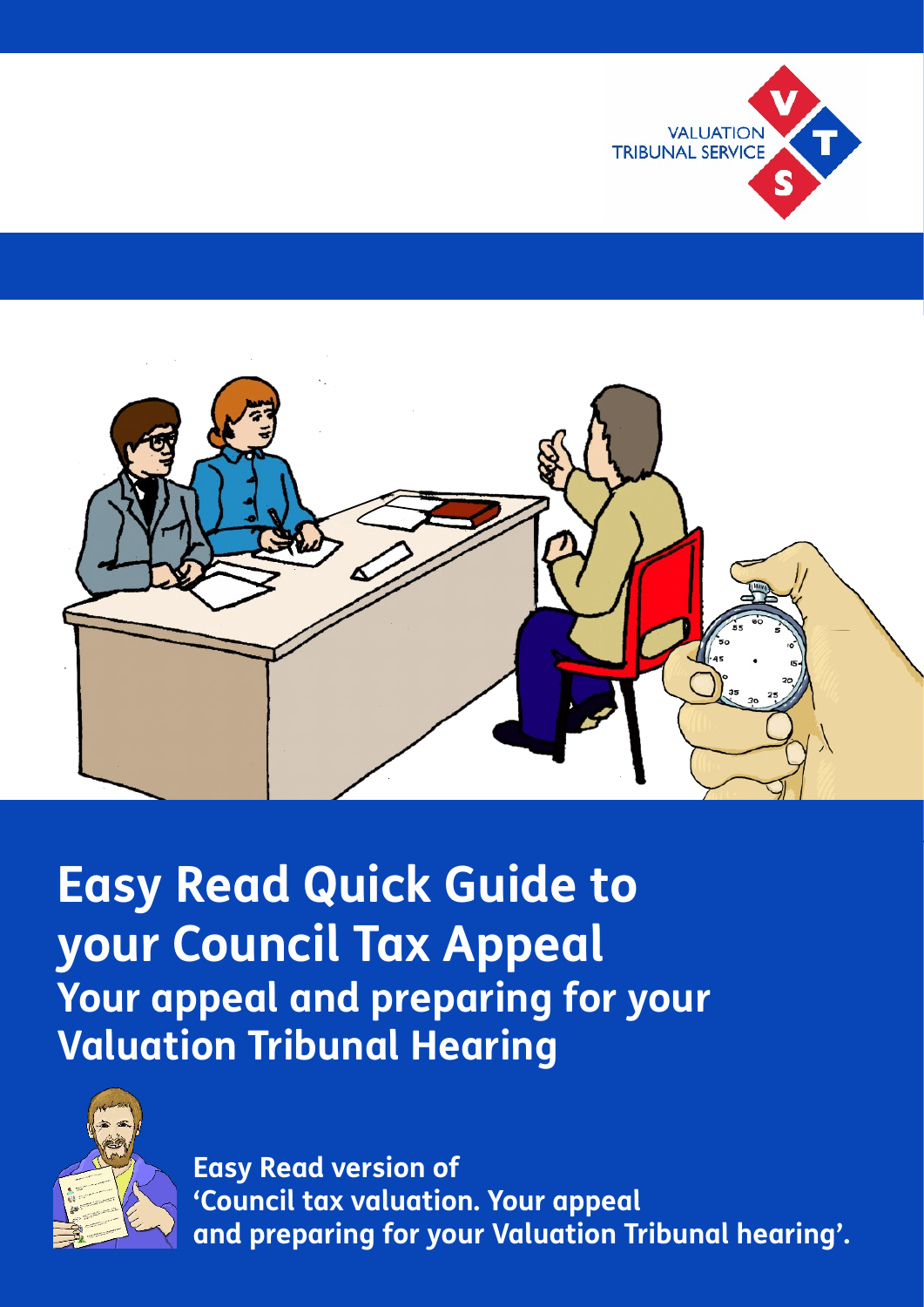



We arrange for your **hearing**.





We will let you know the date for the **hearing** 8-10 weeks before. And tell you where it is.





Contact us if you need any help or advice on **0303 445 8100**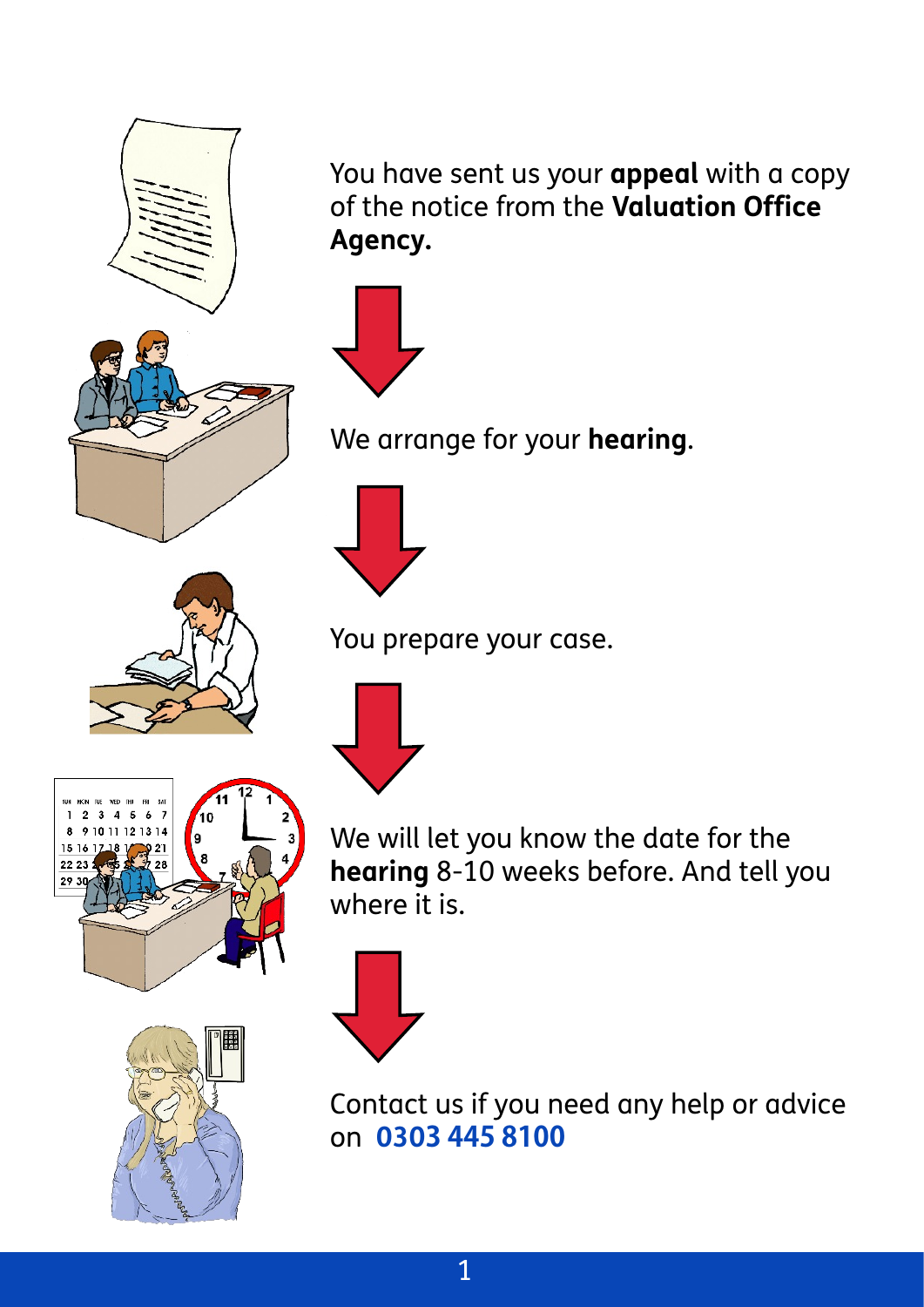

The **Valuation Office Agency** will send you their case 6 weeks before the hearing.





You must contact the **Valuation Office Agency** 4 weeks before the **hearing** if:

- you have new evidence
- or want to reply to what they said.

This is because the **tribunal** needs to see it before the **hearing**.



The **Valuation Office Agency** sends all this information to the tribunal 2 weeks before the hearing.





The **hearing** takes place.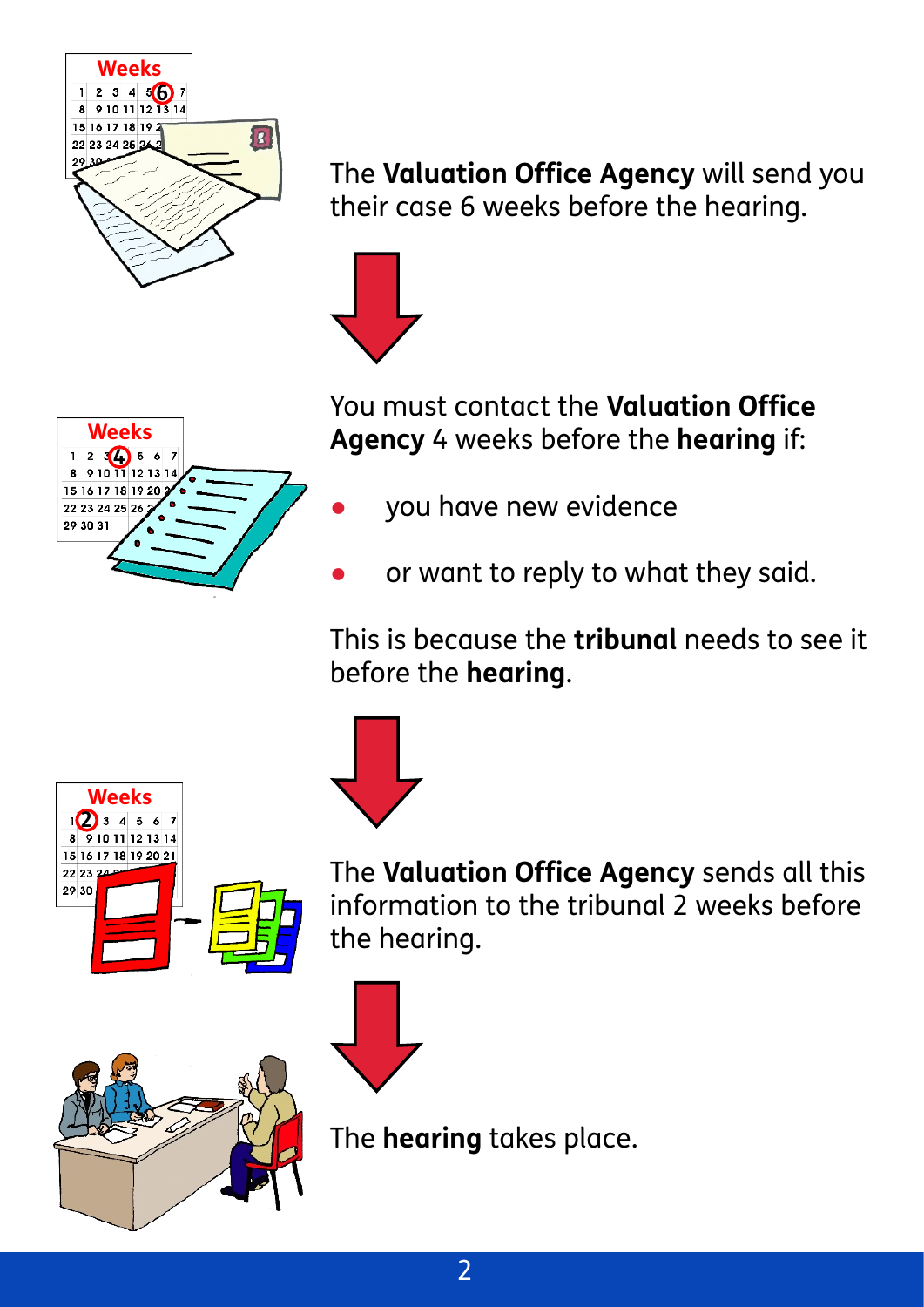

**Months**  $\sum_{2} 3456$ 9 10 11 12 13 15 16 17 18 19 20 22 23 24 25 26 27

29 30 31







We will let you know what the decision is within 1 month.



If you win the **appeal** we will tell the **Valuation Office Agency** to make changes.



Then the **Valuation Office Agency** makes the changes and tells the council. The council will tell you what the new bill is



If you don't agree with the tribunal's decision you can ask a higher court to look at it.



Please read the main Easy Read booklet for full details of what will happen and what you need to do.